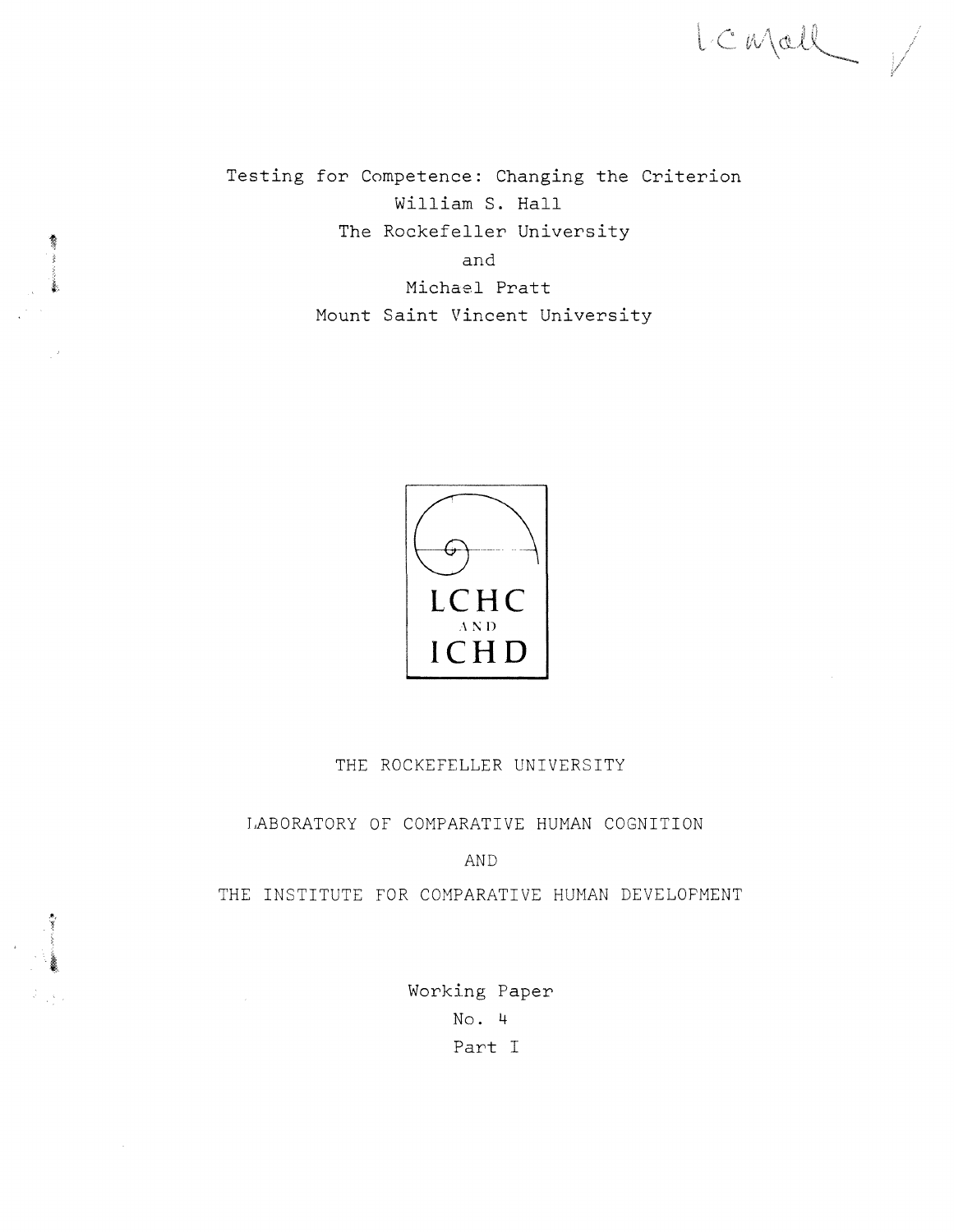#### Introduction

..

..

Dissatisfaction with the use of intellectual aptitude tests as screening devices for nonacademic settings has led to a search for alternative measures. Disbelief in the ability of academic measures to predict performance in the nonacademic arena has led to the enactment of laws that make such a practice illegal. (See, for example Griggs vs. Duke Power Co.). What is lawful and what is the prevailing ethos in the culture are not always the same, however. Cronbach (1970), for example, has noted that most psychologists, as well as the general public, think intelligence tests tap abilities that can be responsible for job success. But the viability of this point of view has been called into question, particularly by McClelland (1973). He cites the following evidence in support of his case:

Thorndike and Hagen (1959) obtained 12,000 correlations between test scores and various measures of later occupational success on more than 10,000 respondents. They found that the number of significant correlations did not exceed what would be expected by chance.

Holland and Richards (1965) and Elton and Shevel (1969) illustrated that no consistent relationships exist between the scholastic aptitude scores of college students and their

<sup>\*</sup>Alternatives to Standardized Testing, 1976. Symposium held at University of Pittsburgh, Pa. Unpublished.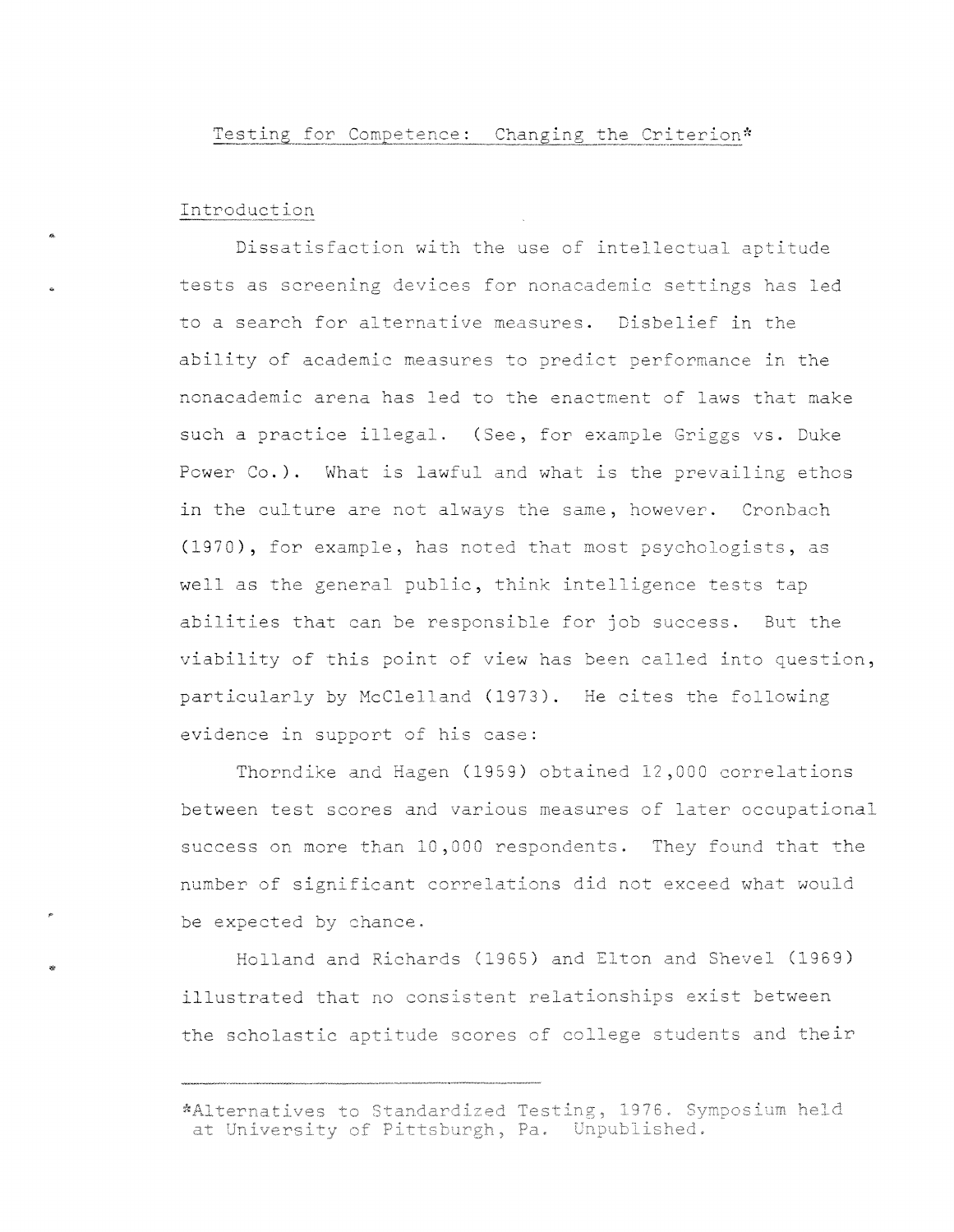<u>actual</u> accomplishment in social leadership, the arts, sciend music, writing, and speech and drama.

Ghiselli's (1966, p. 121) conclusions, based on a review of 50 years of research, seem to point in the opposite direction. He found that general intelligence tests correlate .42 with trainability and .23 with proficiency across all types of jobs (correlations based on more than 10,000 cases). There are two problems with Ghiselli's data: (1) it is difficult to evaluate his conclusions, because he does not cite his sources; (2) he does not define exactly how job proficiency **was** measured for each **of** his correlations~ (Measurements may have been supervisors' ratings or such indirect indicators as turnover, promotion, salary increases.) The basic problem with job-proficiency measures as these as criteria for validating ability tests is that they depend heavily on the credentials--the habits, values, background, interests, speech style--the individual brings to the job. Thus, the correlation between intelligence-test scores and job success often may be an artifact, the product of their joint association with class status or background. In general, correlations are a limited approach to issues of validity, because they provide no evidence regarding causal relations between whatever construct the test is presumed to measure and the criterion. (See McClelland, 1973, for an excellent discussion of the difficulty of evaluating "proxy" measures for job proficiency.)

Traditionally, the criterion for validating general intelligence tests has been scholastic achievement. General

 $- 2 -$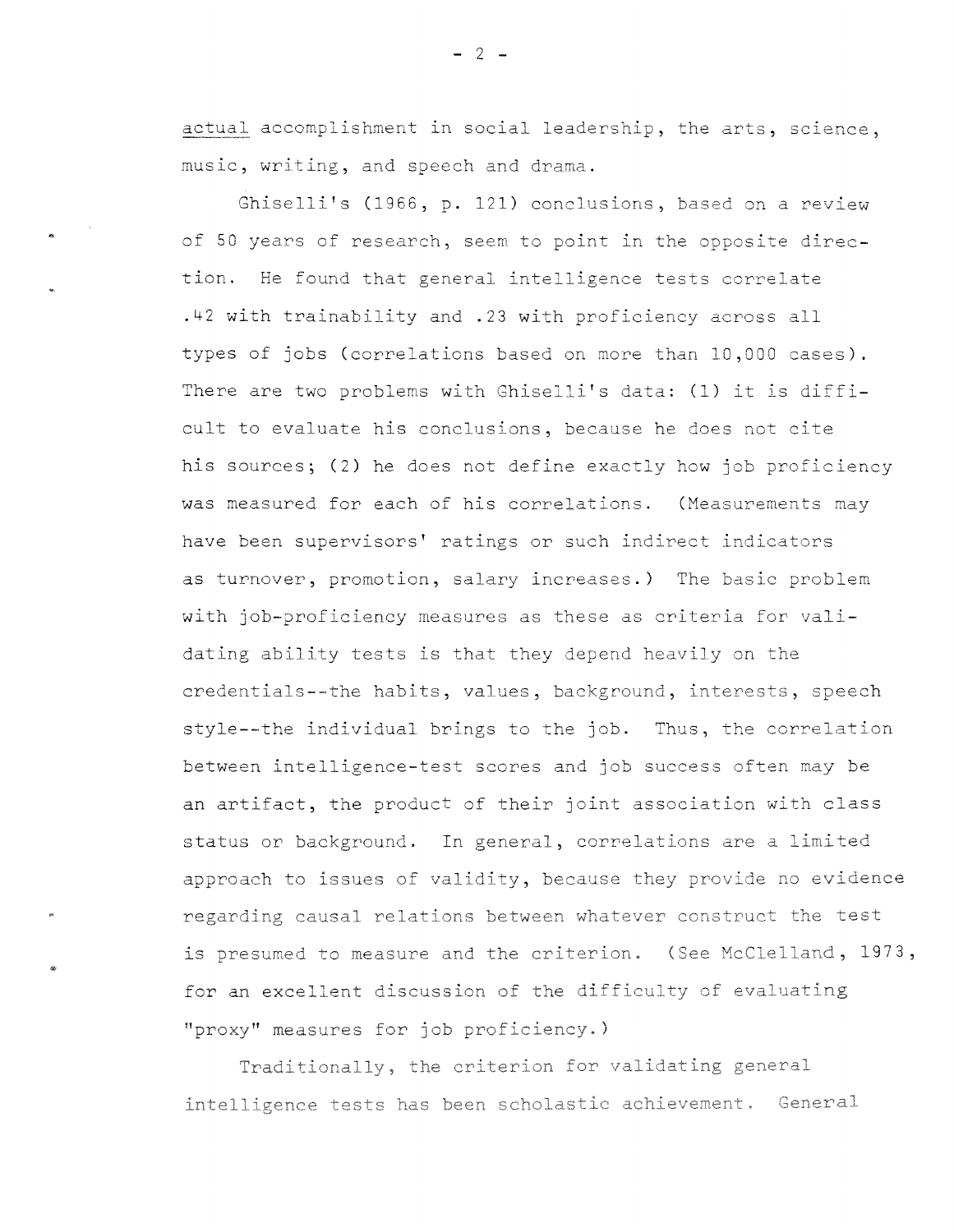intelligence tests can, therefore, be defined as measures of academic aptitude. Reliance on academic aptitude as the predicter of performance on all tasks is a direct result of the psychometric assumption of a general ability, or  $"g,"$ factor. In recent years, belief in a g factor has come increasingly under attack by psychometric theoreticians.

#### A New Focus: The Criterion-Referenced Measures

The movement away from the assumption of g as the most important factor in human "mental" functioning, and toward a consideration of multiple traits and differential aptitudes, paved the way for the current focus on criterionreferenced testing. If we assume only a single underlying ability factor, we would not think it important to assess specific abilities for special tasks, e.g., clerical or mechanical skills. On the other hand, if we assume that humans have differential skills and that these relate differentially to various tasks, we can proceed rationally to pair those skills with different tasks, which will oermit us to construct criterion-referenced measures.

Several other advantages of criterion-referenced measures can be noted. Such measures will (1) produce greater predictive validity; and (2) reduce the amount of training required in the job situation. In essence, criterionreferenced tests provide information about existing specific skills which, therefore, do not need to be taught. Tests of intellectual ability, on the other hand, select those whc

 $- 3 -$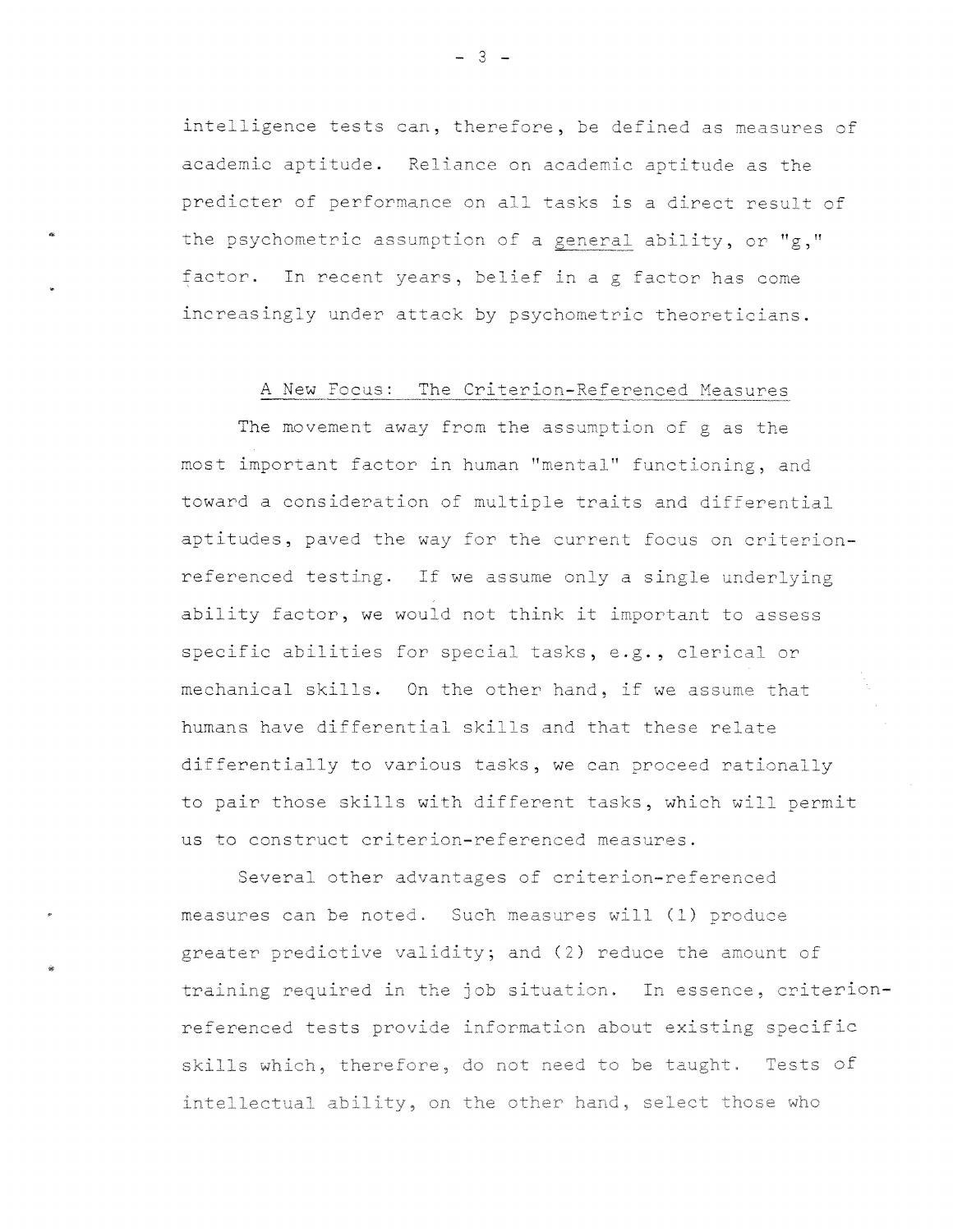have general academic skills which may not be specifically related to the job.

McClelland (1973) has stated well the case for criterion-referenced tests. He notes: '' ... the best testing is criterion sampling. If you want to know how well a person can drive a car (the criterion), sample his ability to do so by giving him a driver's test. If one wants to know who will make a good teacher, one should get videotapes of classrooms and find out how the behavior of good and poor teachers differ..." (p. 8). He notes further that testing calls for a revision of the role of tester, a revision that moves the tester toward behavioral analysis of both criterion measures and test instruments.

#### Problems in constructing a criterion-referenced measure

In constructing criterion-referenced measures, one encounters several problems. Let us consider these problems in the context of an example, specifically, designing a test to help select a patrolman from among a group of applicants. The first step is to specify the criterion, which requires agreement on the behaviors required of a good patrolman. Once this is done, a means of evaluating applicants' abilities ahead of time (the test) must be constructed. Here the form of the test becomes an important issue, because taking paperand-pencil tests is not one of the behaviors that make up **the** criterion. Thus, the first problem is to define the criterion. Its corollary is formulating a method of assessment

..

 $-4 -$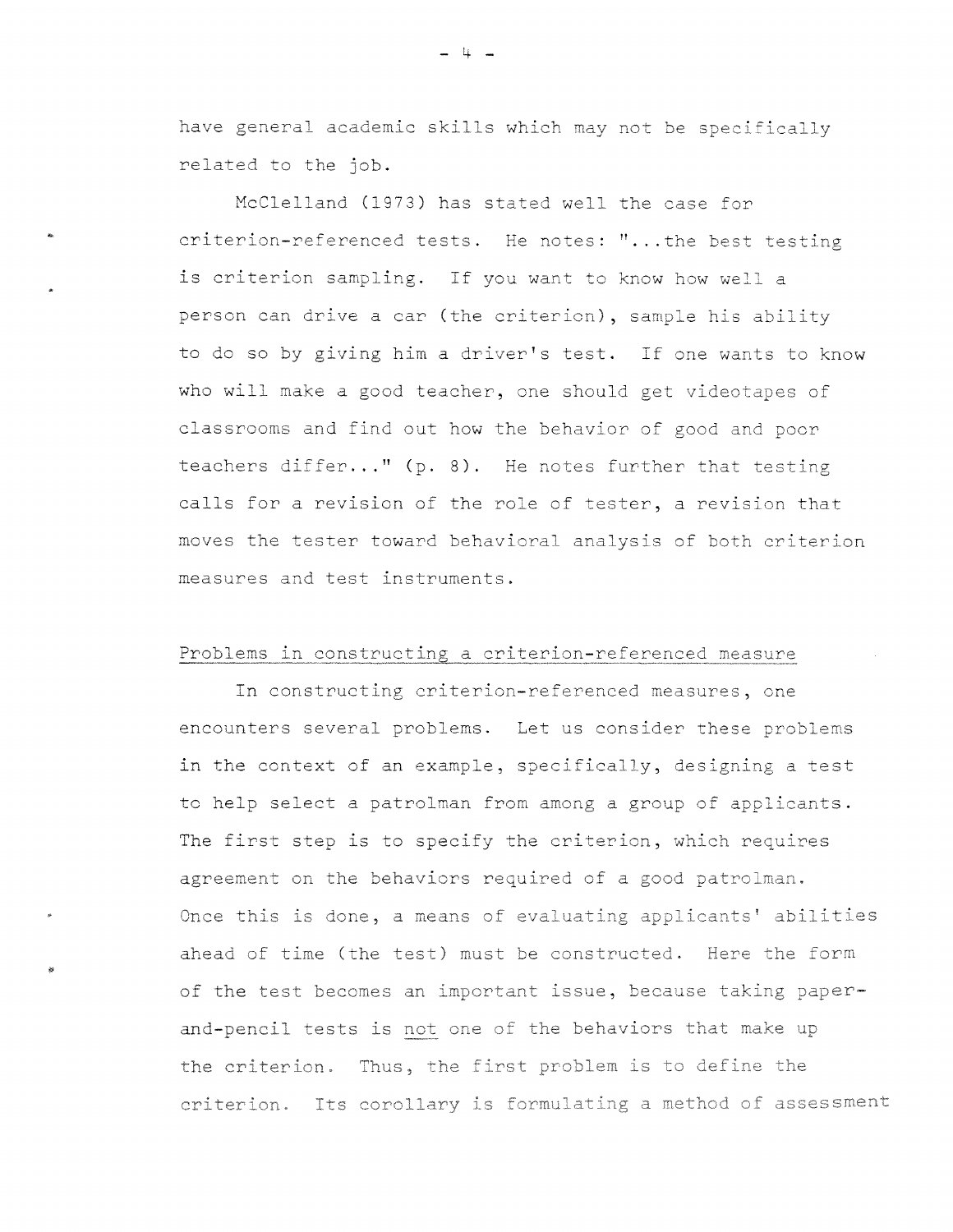consistent with this behavioral criterion.

..

..

Because criterion-referenced tests are designed to provide information that is directly interpretable in terms of specified performance standards, those standards must be established prior to test construction. In addition, the purpose of testing is to assess an individual's status with respect to the standards (in contrast to a comparison) with the scores of others, as in the typical norm-referenced test). Thus, securing a careful specification of the relationship between the selection measure and job performance is a second problem. But this problem can be overcome if we heed McClelland's (1973) advice to get into the "field," where we can actually analyze the various components of criterion performance. The example that follows incorporates McClelland's advice and illustrates both the procedure and several of the problems inherent in constructing criterionreferenced measures.

## An example of a criterion-referenced test for job applicants

A criterion-referenced test for applicants for the position of patrolman in a northeastern state was administered three times to a total of 3,193 candidates. There were two reasons for developing such a test. One was to find an instrument that would reflect the actual tasks a patrolman must perform and would also have greater predictive validity. **The** second was to create a method that would give equal opportunity to both Blacks and Whites, because existing

 $-5 -$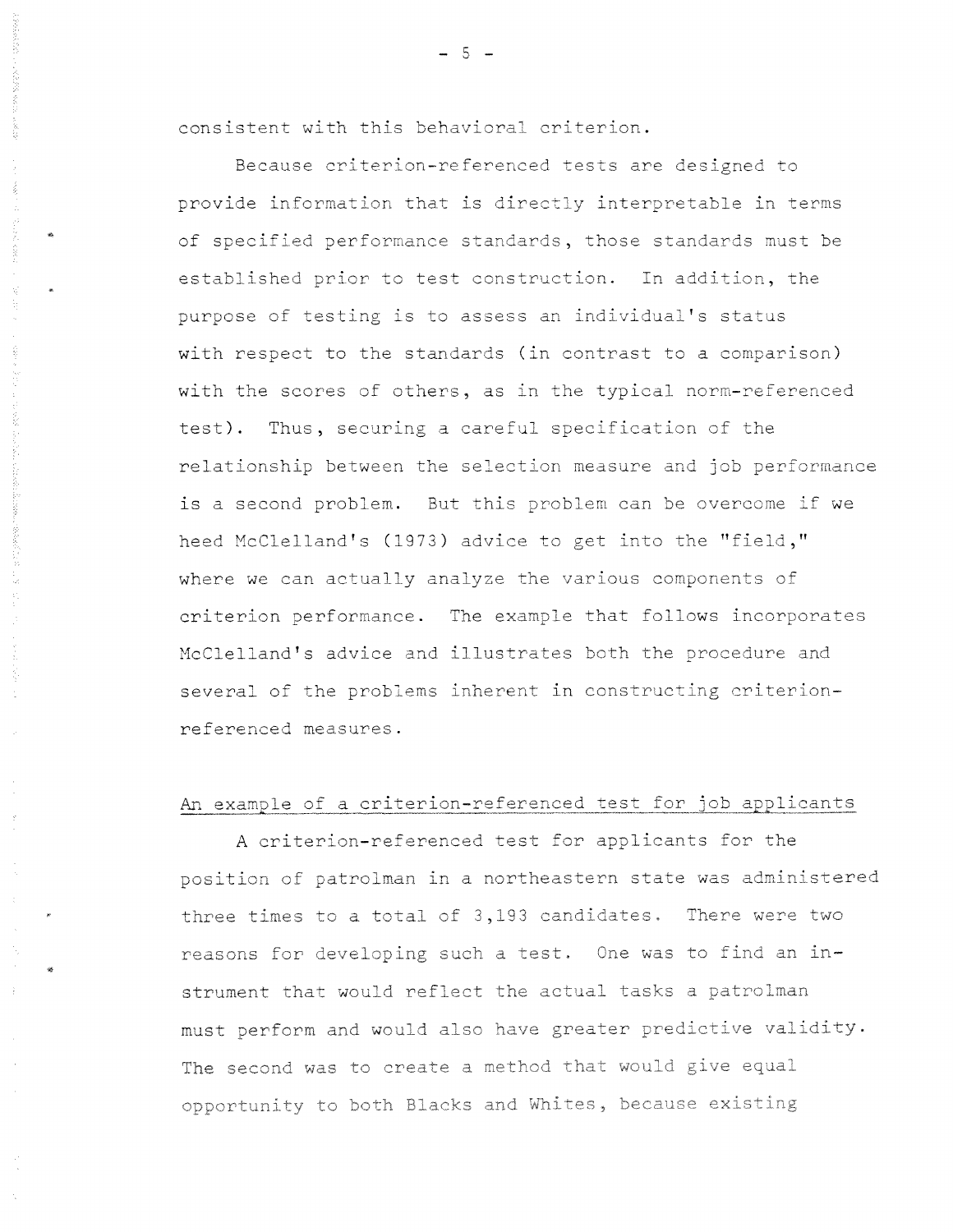non-job-related measures did not. The assumption underlying this two-pronged purpose was that the closer the content of a measure came to reflecting actual behaviors required on the job, the smaller the racial differences on the measure would be.

#### The job analysis

Development of the test began with an analysis of the specific duties required. The job analysis was structured on the basis of information gathered during individual interviews with experienced nolicemen. **The interviewees**  were chosen randomly from the police ranks on the basis of number of years of service, and of ethnic and cultural background.

The interviewees were asked to list the duties or tasks of a policeman in descending order of importance. A tenpoint scale was used; 1 represented the highest order of importance for that particular duty. Next, the interviewee was asked to justify his or her rank-ordering.

Altogether, 16 features were named and justified by the interviewees as follows:

- 1) Service to the public
- 2) Report-writing
- 3) Public relations
- **4)** Crime prevention
- 5) Court appearances
- 6) **Law** enforcement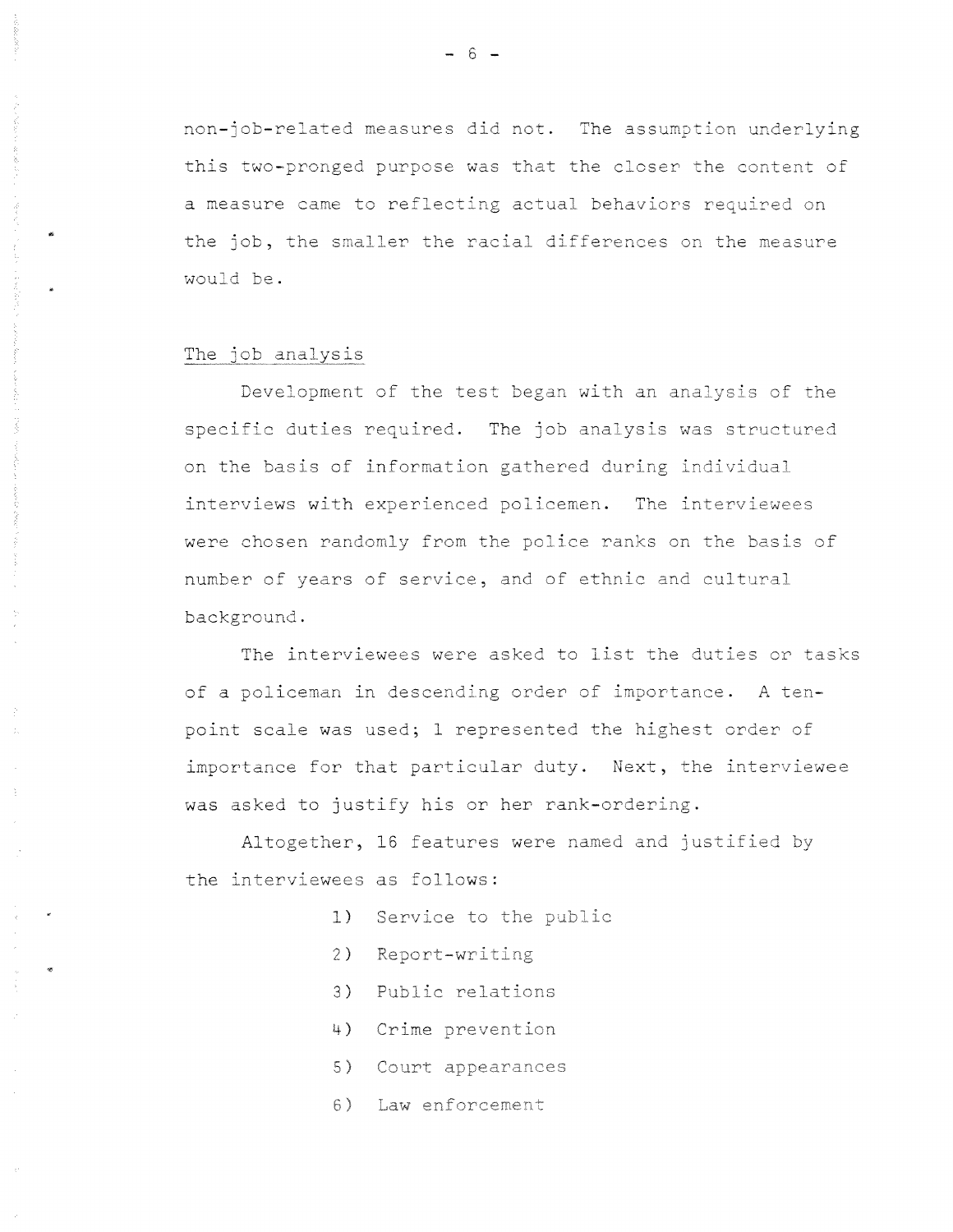- 7) Apprehension of violators
- 8) Investigations
- 9) Protection of life and property
- 10) Patrol
- 11) Domestic disputes
- 12) Traffic control
- 13) First aid
- 14) Juvenile offenses
- 15) Summonses
- 16) Escort duties

These features were reviewed and recategorized into four tasks: 1) law enforcement; 2) public relations; 3) report writing; and 4) court appearances. An explication of the four categories was sought from a sample cf senior patrolman, who were asked to specify important qualities needed to perform each task. The results can be seen in Table I.

Law enforcement. Under this category fall numbers 4, 7, 8, 10, 12, 14, 15, and 16 in the above list.

Public relations. Service to the public was found to mean a primarily public-relations function, and was, therefore, incorporated under number 1. Arbitrating domestic disputes and administering first aid (hence serving the public) were both considered to be functions of public relations and so were incorporated under that heading.

Report-writing. This duty is clearly exclusive by nature, and therefore forms a separate feature.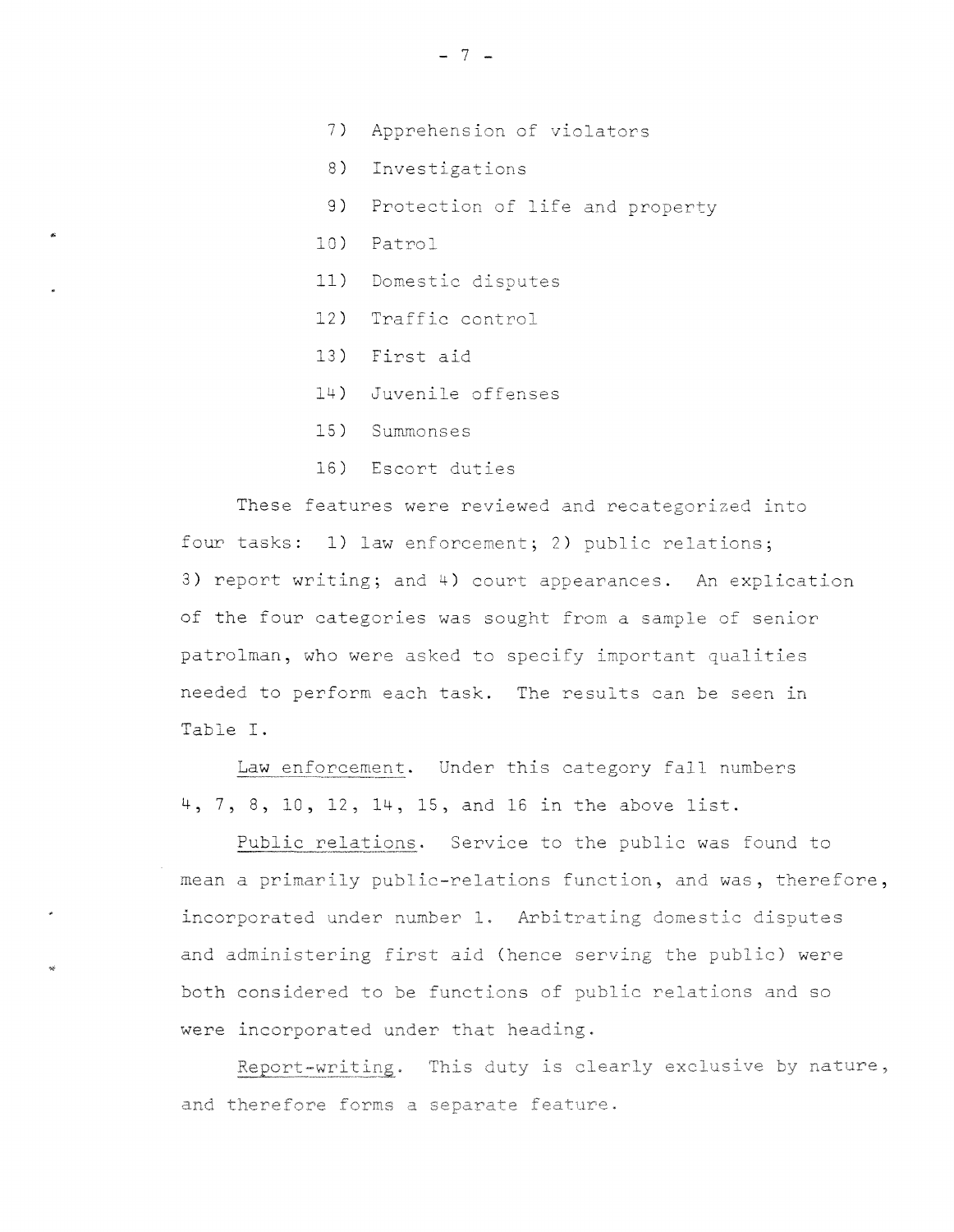Court appearances. Like report-writing, court

appearances fall in a special, quite separate, category.

## Table 1

## Tasks and Characteristics

| Law enforcement                                                                                                                            | Public Relations                                                               | Report-Writing                                                                                                                                                                         | Court<br>Appearances                                                                             |
|--------------------------------------------------------------------------------------------------------------------------------------------|--------------------------------------------------------------------------------|----------------------------------------------------------------------------------------------------------------------------------------------------------------------------------------|--------------------------------------------------------------------------------------------------|
| Judgment<br>Diligence<br>Aggressiveness<br>Authoritativeness<br>Suspiciousness<br>Curiosity<br>Adaptability<br>Impartiality<br>Objectivity | Courtesy<br>Sociability<br>Tact<br>Compassion<br>Imagination<br>Verbal Fluency | Legible hand-<br>writing<br>Correct use of<br>grammar<br>Spelling<br>ability<br>Adequate<br>vocabulary<br>Accurateness of<br>expression<br>Conciseness of<br>expression<br>Concern for | Oral fluency<br>Correct use of<br>grammar<br>Good memory<br>Adequate<br>vocabulary<br>Confidence |

detail

 $\mathcal{A}$  , we can also assume that  $\mathcal{A}$ 

#### Constructing the tests

Job-related and less job-related subtests were developed for the four tasks. These are described in detail on the pages that follow.

#### Job-Related Subtest

#### Discretionary Situations:

.,.

Items were written with the intention of enabling the candidate actually to visualize himself in a potentially crucial situation, one in which any policeman might find himself during the course of the day. The activity displayed in these types of items were considered to be the crux of a patrolman's job.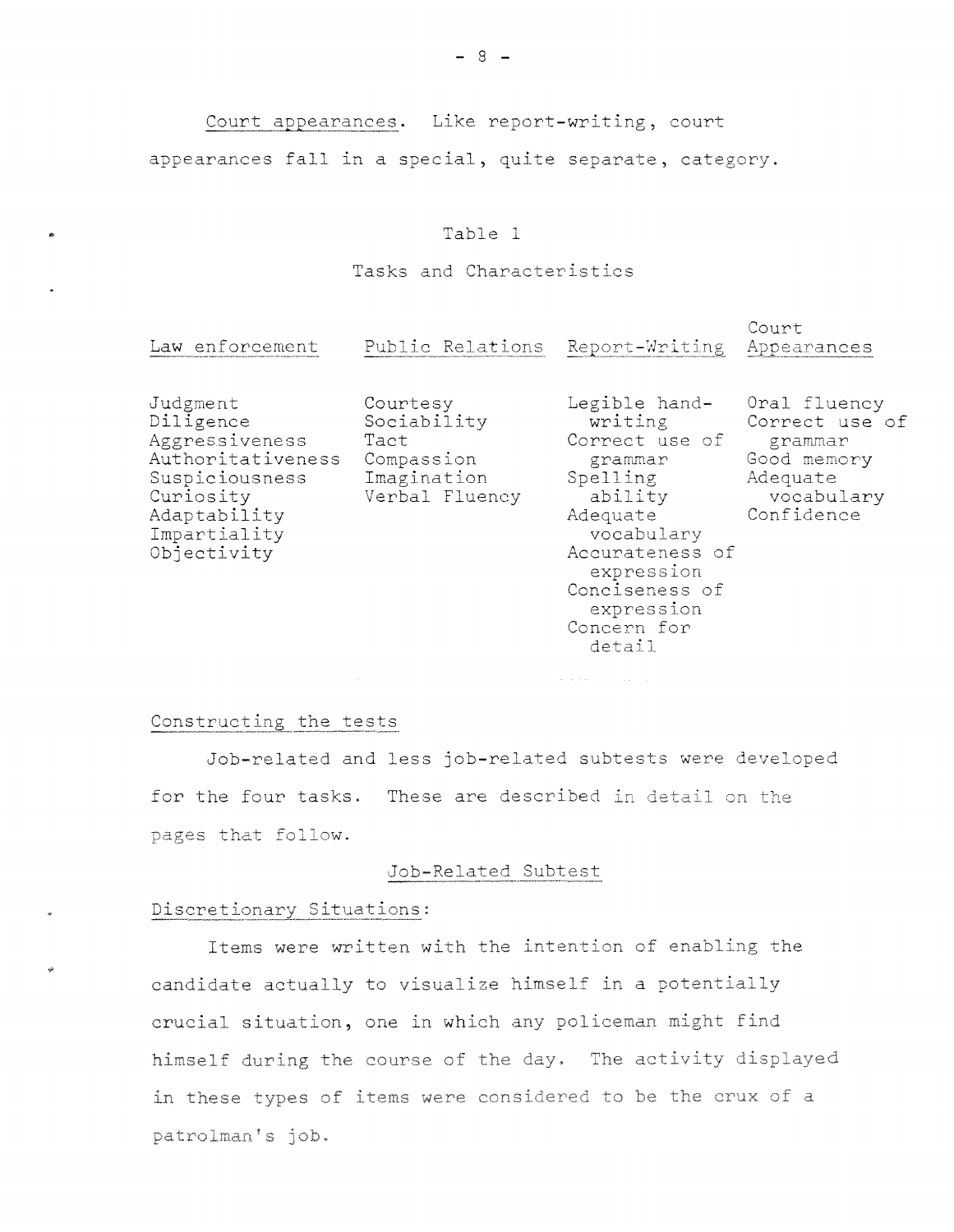Each item contained a central problem that was jobrelated, plausible, and required a decisive act for its solution. Ideally, the solution to the problem did not require any previous police knowledge on the part of the candidate. Four alternatives, any one of which might be feasible, were given, but only one was correct, or best, for each particular instance.

The item was intended to measure a candidate's potential for sound judgment and decision-making; consequently, a deliberate effort was made to keep the item at a low reading level for greater validity.

An example and explanation of one item is:

..

You are alone in your patrol car and you have been directed to a railroad yard to investigate trespassers. As you enter the yard you observe two young boys on top of a tank car. When they see the police car they scurry down and run between the other freight cars. You drive up to the tank car and notice that the top manhold covers are open. Before going after the boys, you decide to climb to the top of the car and investigate further. Peering down into the tank car you are able to make out the figure of another boy sprawled out, seemingly unconscious.

Choose the best immediate action in this instance:

- a. Radio for help and go after the other two boys.
- **b.** Enter the tank car and rescue the boy.
- $c$ . Radio for help and wait by the tank car.
- **d.** Drive to the control tower for help.

**One can** readily see that, to **arrive** at the correct **answer, no**  previous police knowledge is required, even though the situat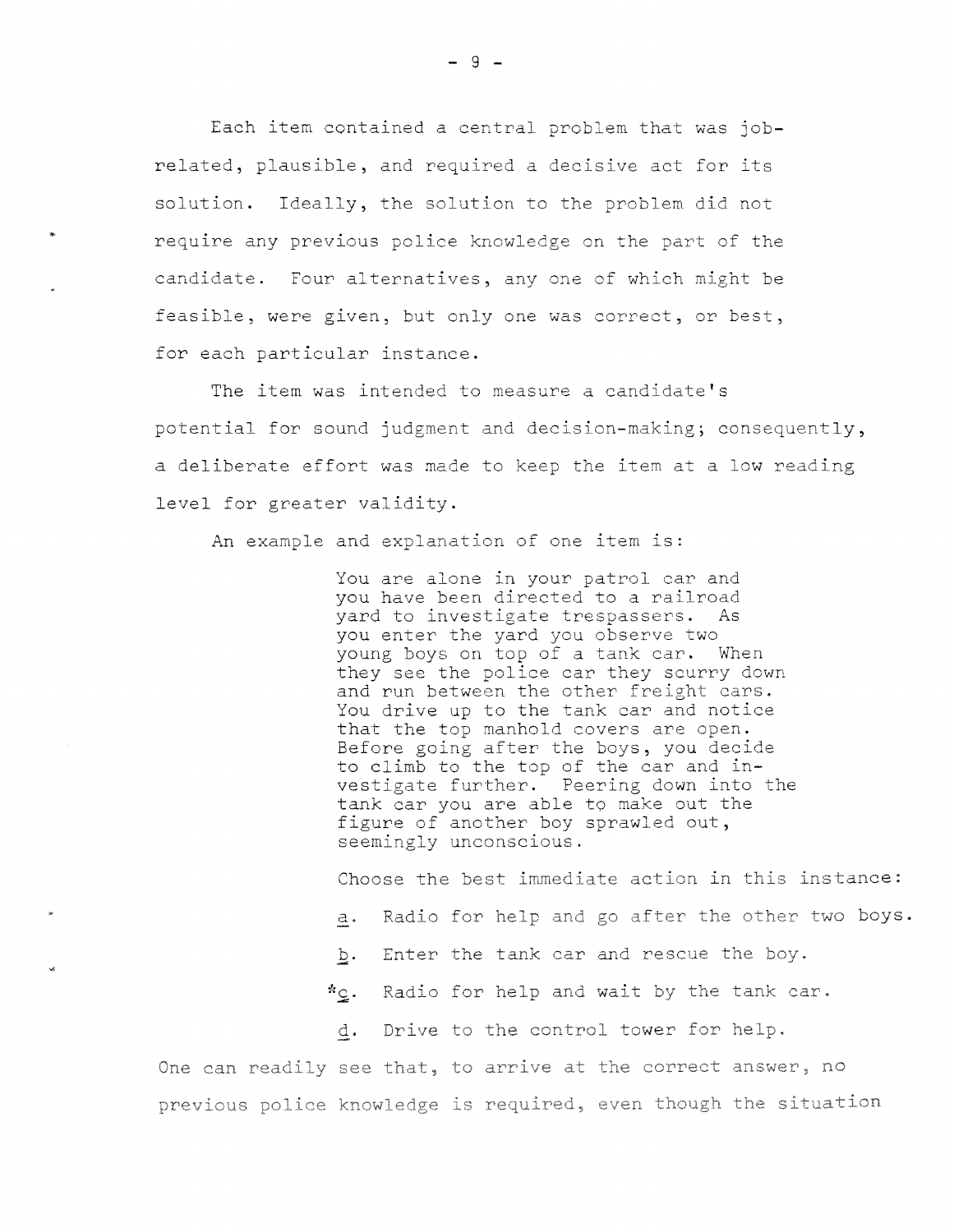is job-related. Ideally, the candidate should be able to place himself in such a situation and respond to the alternative which he would be most likely to choose .

•

Answer a is an indication of poor judgment. The policeman is investigating trespassing, not looting or a more serious offense; indeed, there is no mention of anything other than a minor infraction of the law. Also, ages of the boys must be considered; they are "young" and thus should not be treated as adults (here we get an indication of a candidate's adaptability, objectivity, and impartiality). To chase the boys through a railroad yard where there may be siding and coupling of cars or live rails would indicate a lack of insight and imagination.

Answer d would indicate a lack of diligence, aggressiveness, and authoritativeness; a candidate choosing this alternative would not have the situation under control.

Answer b, entering the tank car to rescue the boy, shows aggressiveness and authoritativeness, but not good judgment. A tank car (especially one in which there is an unconscious person) should be suspected of harboring noxious fumes. To enter unattended could be disastrous for both parties. This admittedly presupposes knowledge of enclosed vessels and fumes, but the purpose of any test is to identify the best candidate. Each candidate brings with him to the examination center a sum total of all his knowledge and experiences, which is precisely **what** we are trying to measure.

 $- 10 -$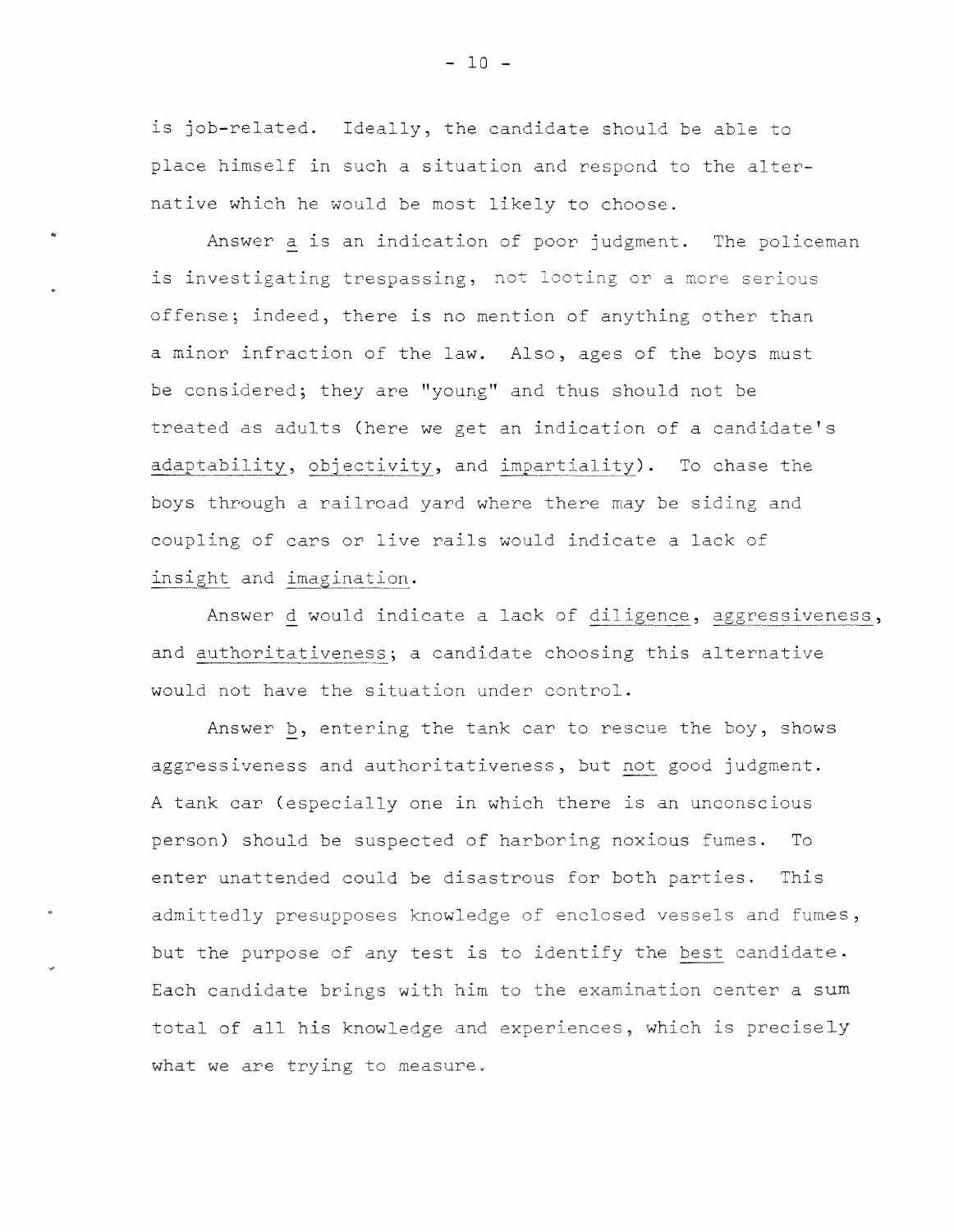The discretionary types of items cover a magnitude of general characteristics, which often overlap into other categories. Primarily, they were designed with the intention of measuring sound judgment. However, in the kinds of situations put forth, such qualities as courtesy, sociability, tact, compassion, and imagination also can be assessed, inasmuch as choosing the correct response depends on the candidates' exhibiting one or more of these traits.

## Public Relations

Originally, this subtest was designed to gauge the characteristics given in the preceding paragraph (courtesy, etc.), but because most of the variables it was designed to measure were tapped by the Discretionary Situation items, this subtest was dropped in Form 3.

Memory: This subtest was administered in the Form 3 experimental examination only. It was designed to assess attention to and careful recall of critical details, an important component skill in several of the job categories of Table I. The instructions and an example of an item used in this subtest follow:

> You will be shown a crime scene for 7 seconds. Try to remember everything you see during this period.

After the crime scene is removed, check off below in Part A everything you thought you saw, whether it was in whole or in part.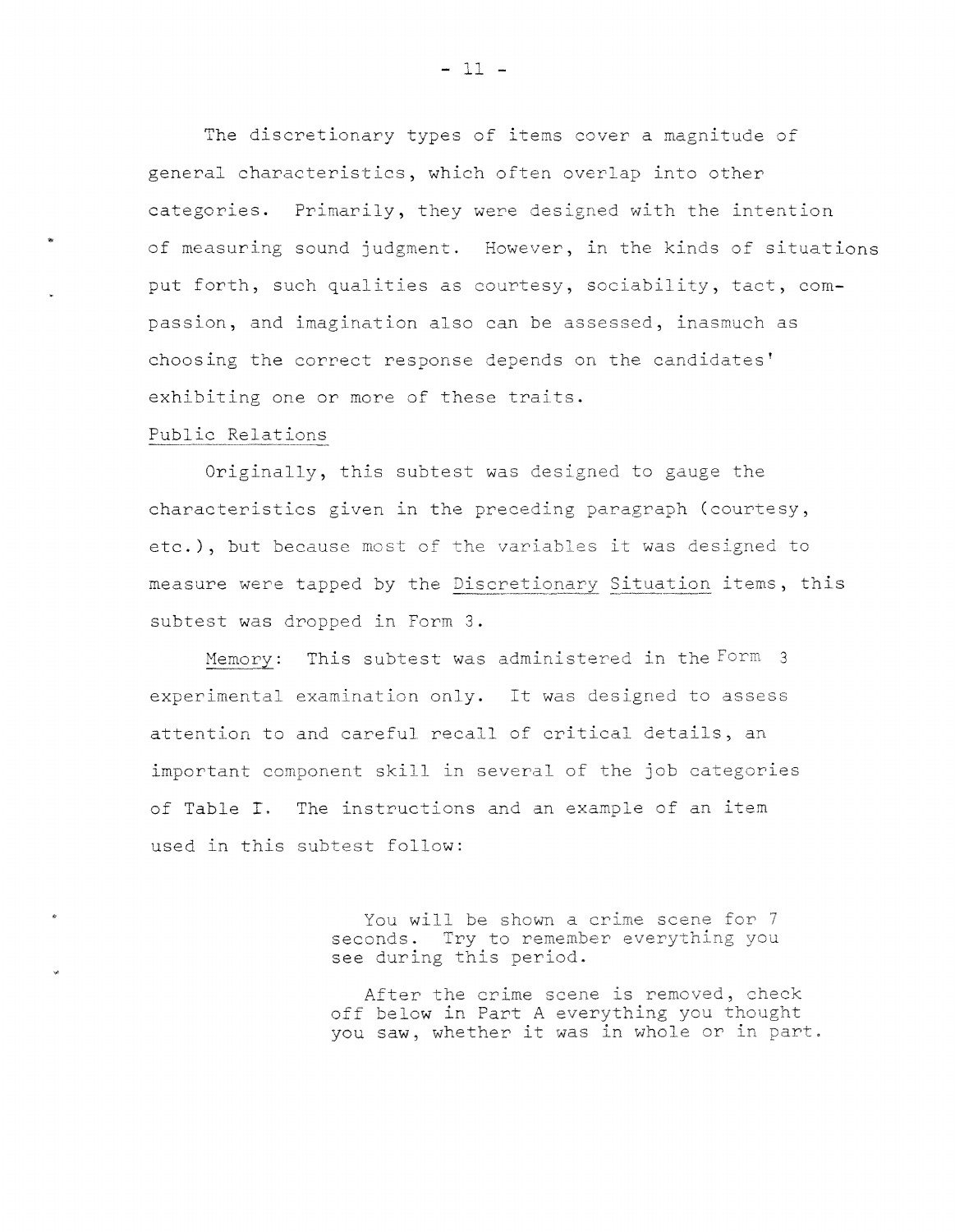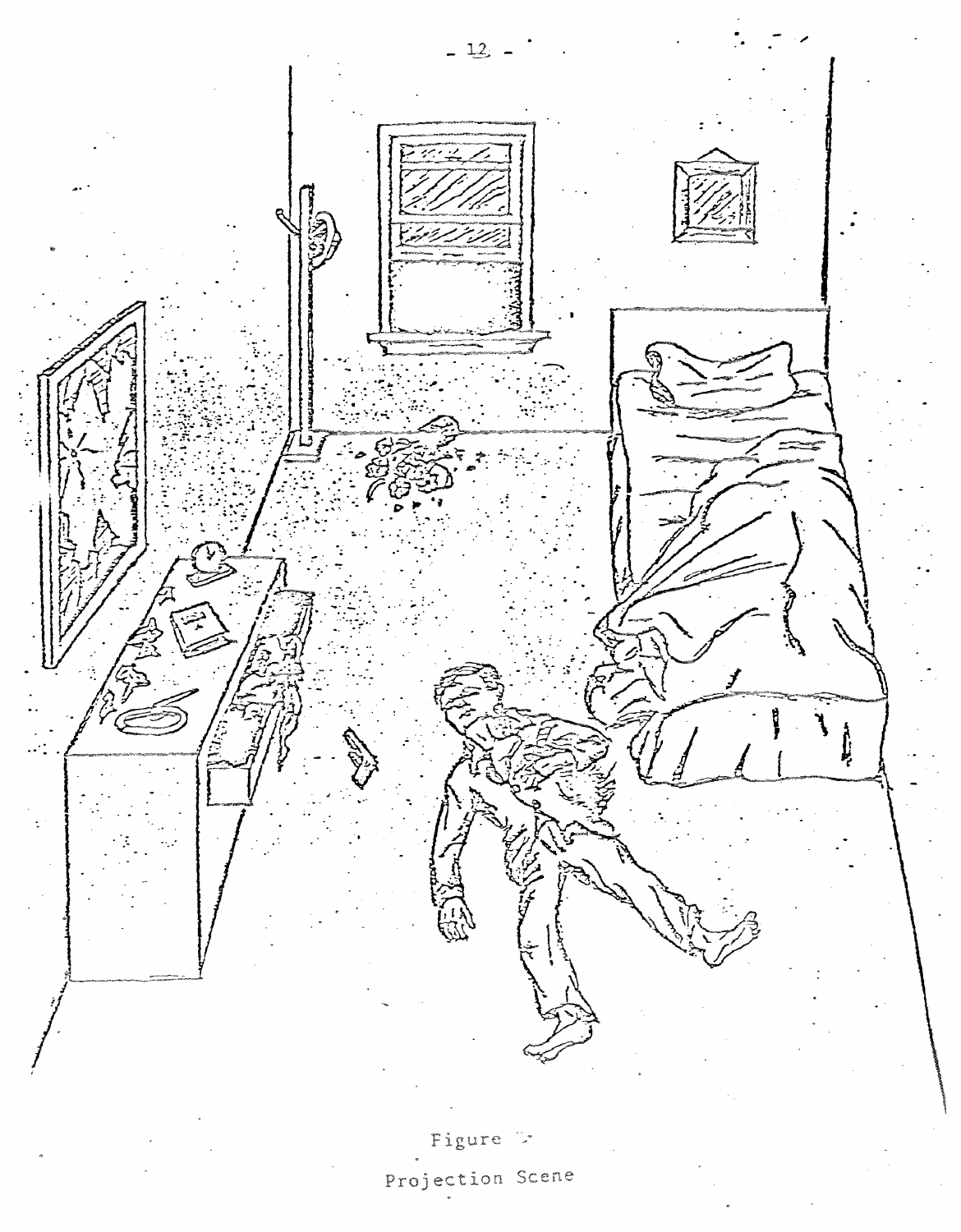#### PART A

| pajamas     | table lamp  | socks      | clock     |
|-------------|-------------|------------|-----------|
| shoes       | floor lamp  | coat       | rug       |
| man         | mirror      | bookstand  | desk      |
| chair       | picture     | ashtray    | potted    |
| woman       | slippers    | book       | plant     |
| bed         | radio       | pıpe       | m         |
| dresser     | dagger      | cigarette  | gun       |
| night stand | cat         | ha t       | do g      |
| child       | bullet hole | cıgar      | window    |
| couch       | pen         | wristwatch | wallet    |
|             |             |            | coat tree |

## Less Job-Related Subtests

## Reading Comprehension:

Reading comprehension was constructed by selecting passages of approximately 288 words from newspapers, periodicals, texts, or similar publications. When the candidate had read the passage, he/she was asked questions about it, and required to respond with the best among four alternatives. Four distinct approaches were taken in the questions:

- (1) What was the main idea?
- (2) What conclusion can be drawn?
- (3) What statement summarizes the meaning?
- (4) Which statement is correct?

The reading level of each passage was determined by the E. Fry Readability Formula. They ranged from the sixth-grade to the college level. Inasmuch as one of the academic requirements for the job of patrolman was a high-school diploma or its equivalent, the majority of the passages was kept at the tenthto eleventh-grade level. For example:

It would be hard to find two parts of Asia less suited to be partners. West Pakistan is part of the upland of Asia, girt by mountains, marked by vast desert areas, a plains area whose most notable characteristic is the romantic Khyber Pass. East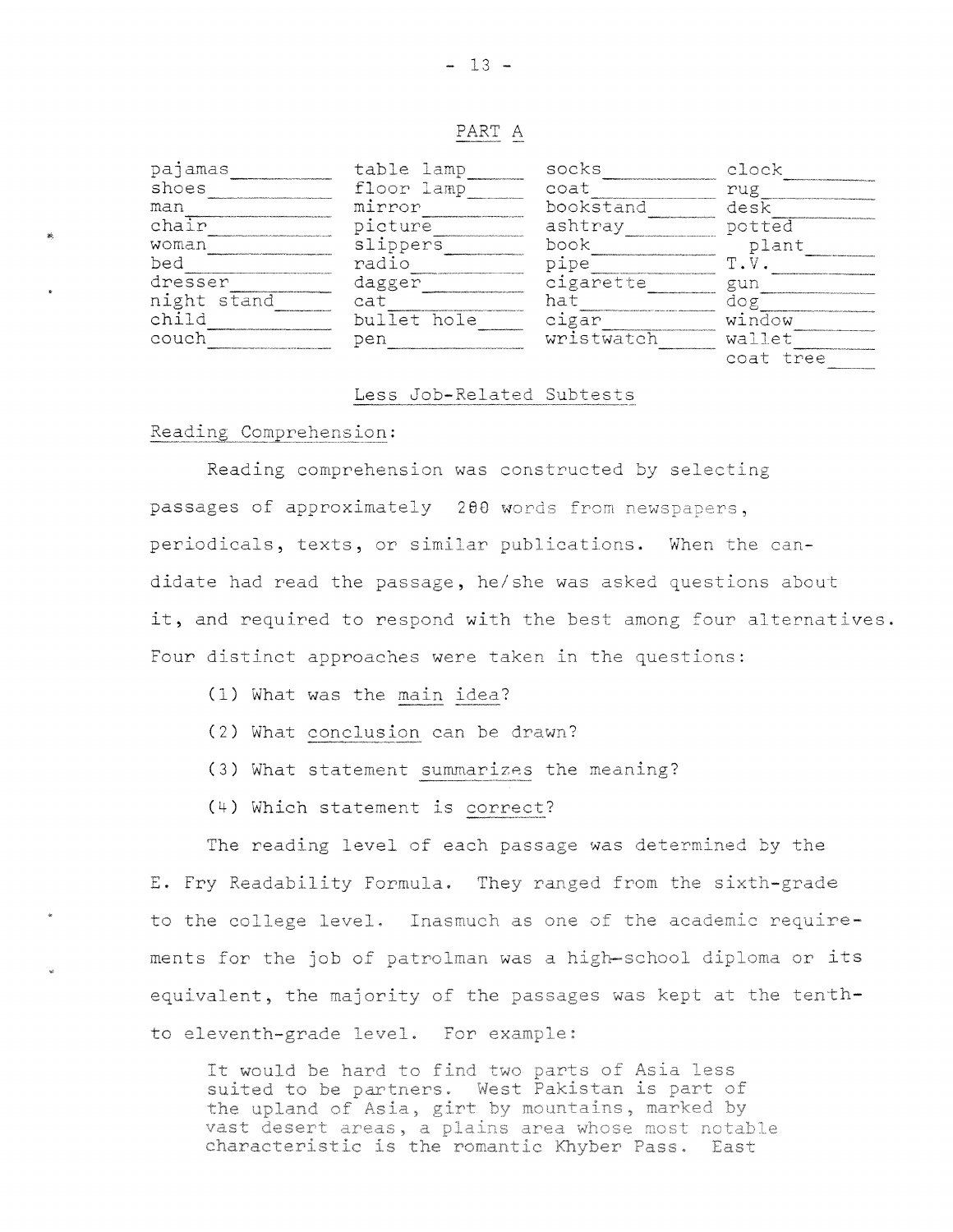Pakistan is the flattest nation on earth, where an elevation of 4 feet becomes a hill. It is a mud flat where most residents have never seen a stone or rock. It is formed by two of the world's most magnificant rivers, the Ganges and the Brahmaputra, as they sprawl out at the end of their journey from the Himalayas. For hundreds of thousands of years these mighty streams have been depositing mountain silt in the Bay of Bengal, so that the underwater shelf off East Pakistan is also flat, and only a score of feet below the surface. This explains why tidal waves sometimes sweep in from the bay, inundating the flatlands and killing hundreds of thousands.

Which of the following conclusions could best be drawn from this passage?

- (a) The Ganges and the Brahmaputra are also to be found in West Pakistan
- \*(b) The Ganges and the Brahmaputra empty into the Bay of Bengal
	- (c) The flattness of the country is due to the Ganges and the Brahmaputra
	- (d) The Himalayas are low and flat because the Ganges and the Brahmaputra originate there

Under the Fry Formula, the readability of this particular passage was gauged to be at the eighth-grade level. The content of each of the various reading passages dictated the approach taken for the queries. In this instance, it was deemed best to use the "conclusion'' type of question.

Vocabula~y: Fifteen nonsynonymous items displayed in a multiple-choice format comprised this subtest. No effort was made to include law-enforcement terms. Seventy-five percent of the word choices originated from Black periodical sources. They were used in a wide array of subject matter and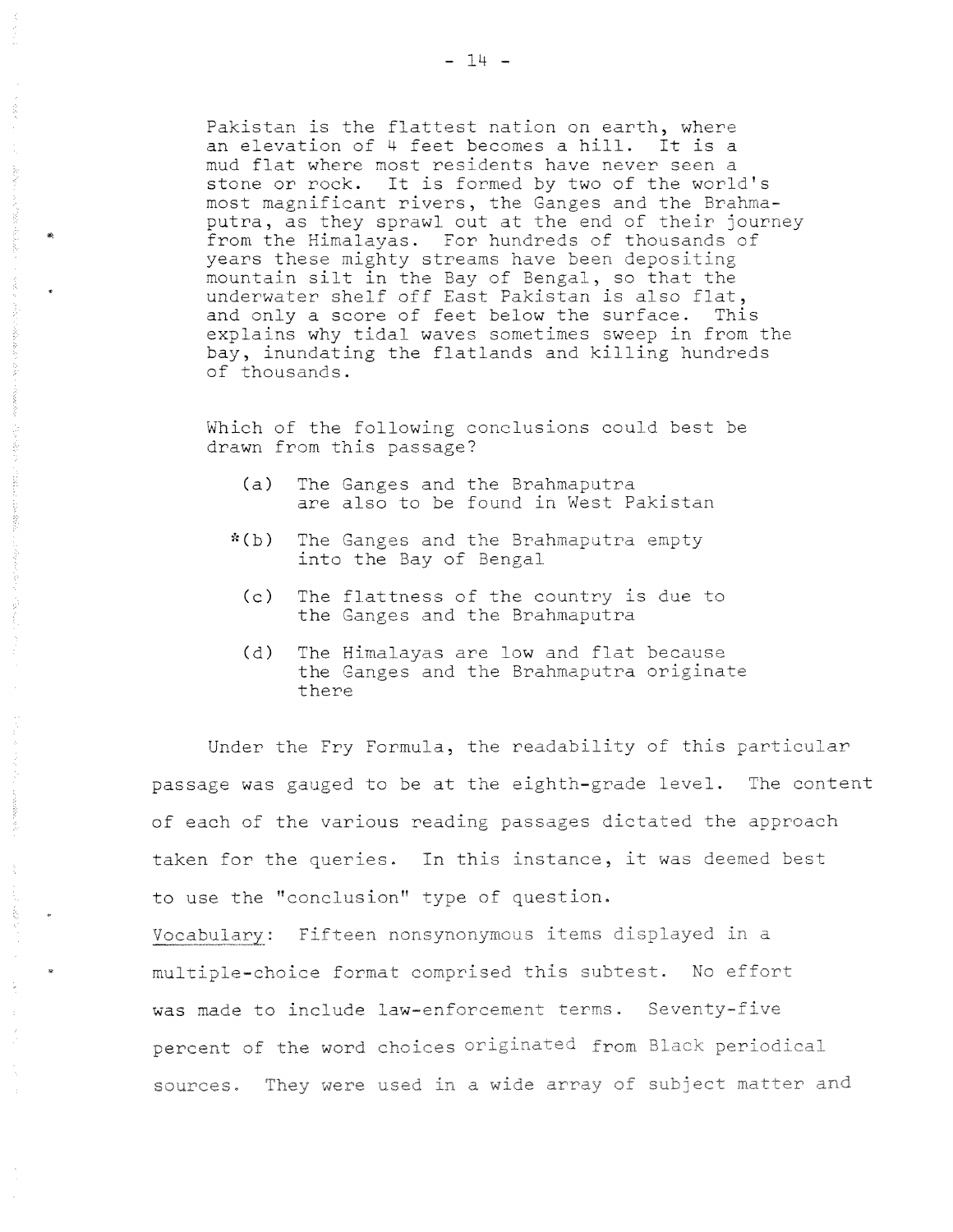were chosen for their timeliness and universality.

Figure Analogies: This subtest consisted of 15 figures taken from an existing data bank. The items were similar to those found on the Wechsler coding subtest. The relationship of performance on figure analogies and patrolmanship is not known.

Number Series: In this subtest, the subject was required to detect the pattern in a series of numbers and eliminate any numbers that violated the pattern. This was dropped from forms land 2 because it proved to be too easy for the applicants.

Three administrations of the aforementioned subtests were given in fairly consistent combinations (see Table II). Forms 1, 2, and 3 were administered to 1542, 438, and 1213 candidates, respectively, at different times. Approximately 13% of all candidates were Black, the rest White. These forms varied somewhat in the number of items included in the subtests; split-half reliabilities were .75-.85 for the different forms.

# Reduction of racial bias in the test

A primary goal of this entire program was to develop items on **which** Blacks had a reasonable chance of passing without, at the same time, sacrificing the integrity of the scores achieved by the Whites. Table II presents the

 $- 15 -$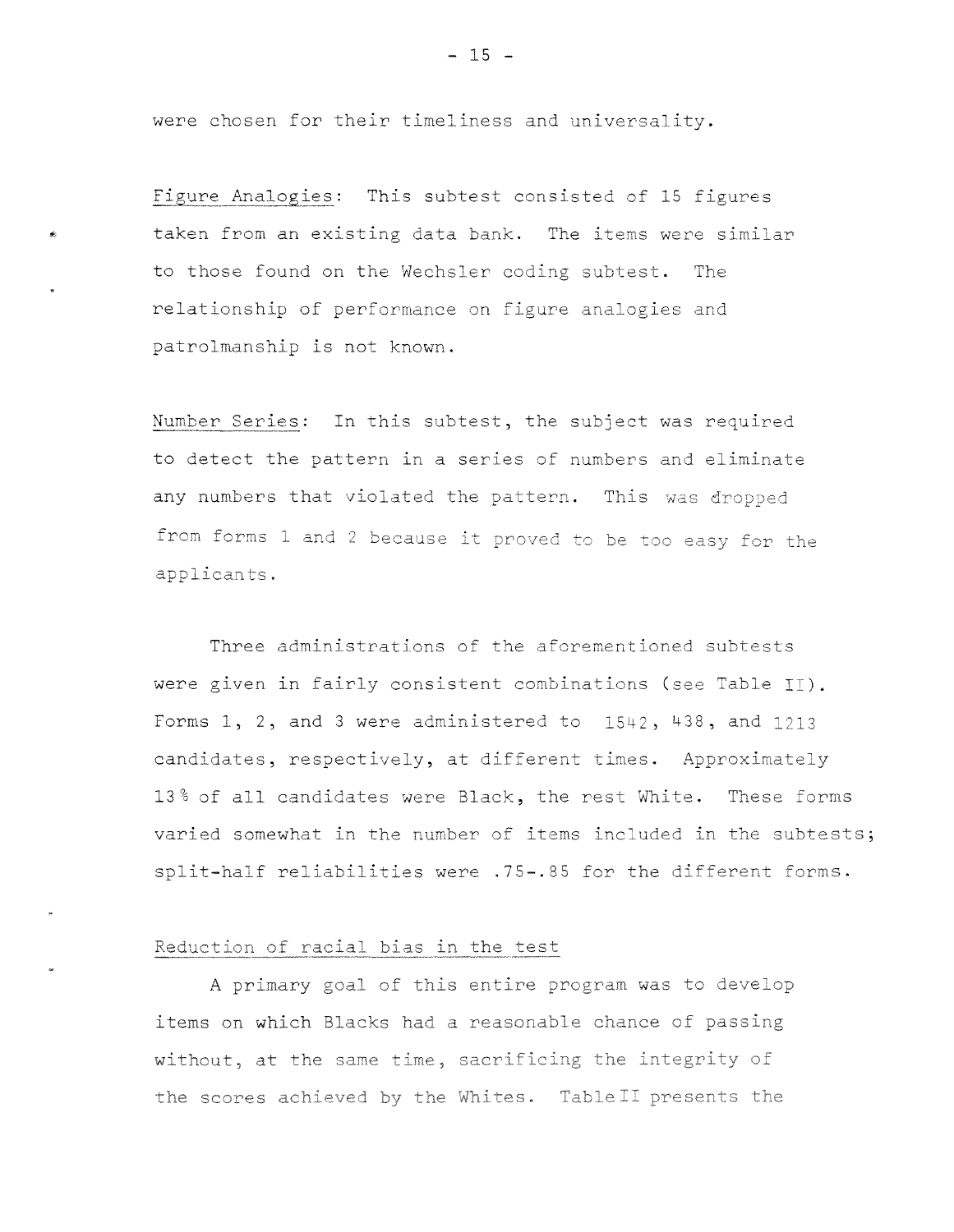differences in difficulty among the racial groups for all the subtests. The average difficulty is the proportion of items failed across all subjects in a group.

Those subtests with the most directly job-related content (discretionary situations, public relations, and memory) tended to be lowest in their discrimination against candidates on the basis of race. These results are considered to be a major contribution of the measurement enterprise being discussed here.

# Table II

## Summation of Average Difficulty Differences between Blacks and Whites Forms 1, 2, and 3

| Subtests                      | White<br>and Black | Rank           | White<br>and Black | Rank           | White<br>and Black | Rank           | Avg.<br>Diff. |
|-------------------------------|--------------------|----------------|--------------------|----------------|--------------------|----------------|---------------|
| Vocabulary                    | .125               | 5              | .085               | $\overline{2}$ | .162               | 5              | .124          |
| Reading<br>Comprehension .089 |                    | $\overline{2}$ | .113               | 4              | .136               | 4              | .113          |
| Number Series . 145           |                    | $6\phantom{1}$ |                    |                |                    |                | .145          |
| Figure<br>Analogies           | .093               | 3              | .124               | 5              | .102               | 3 <sup>1</sup> | .106          |
| Discretionary<br>Situations   | .004               | $\mathbf{I}$   | .067               | $\mathbf{1}$   | .032               | $\mathbf{1}$   | .034          |
| Public<br>Relations           | .094               | 4              | .097               | 3              |                    |                | .096          |
| Memory                        |                    |                |                    |                | .095               | $\overline{2}$ | .095          |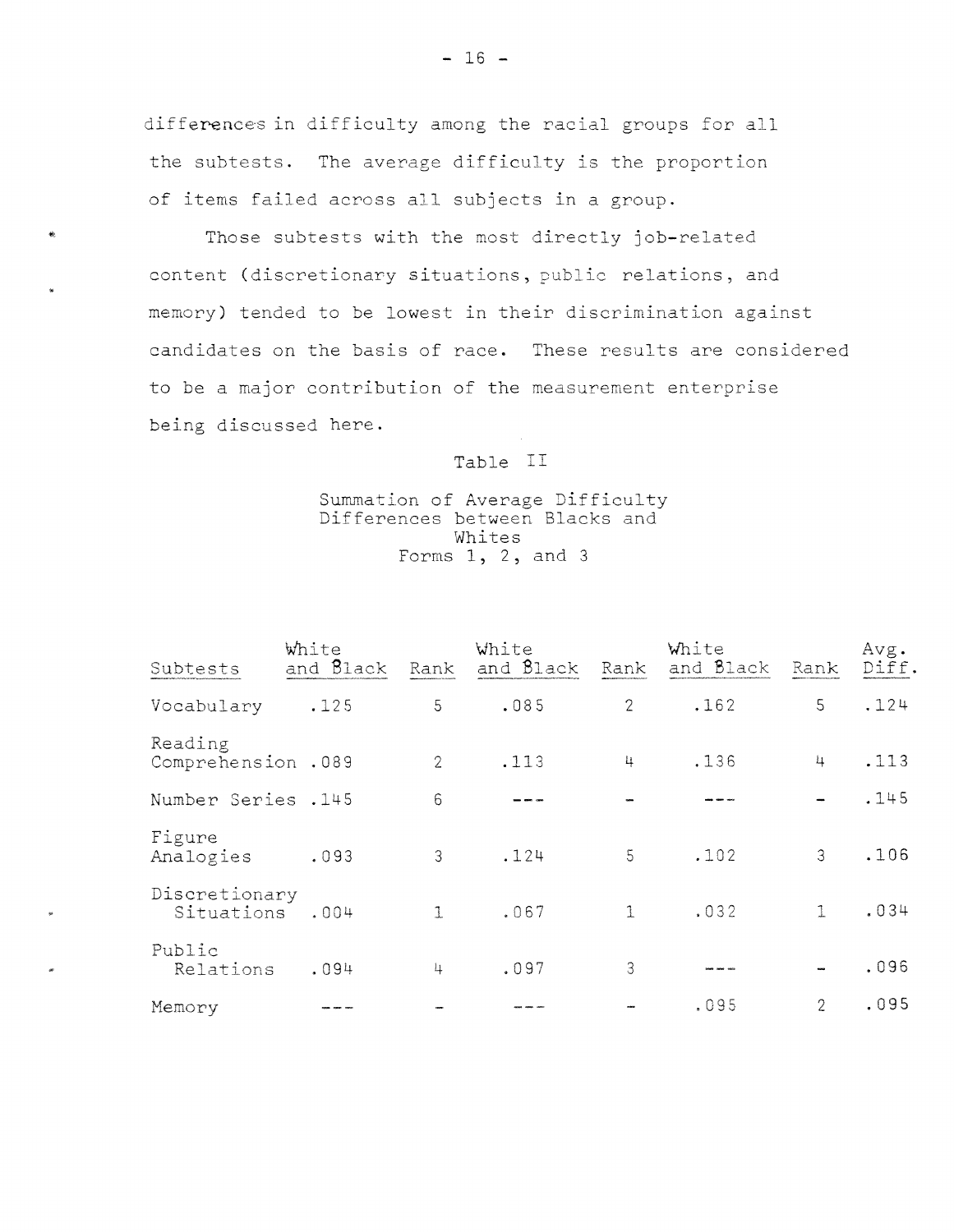Table IIshows that of all the subtests in the three forms, the Discretionary Situation subtest indicated the least difference between scores by Blacks and Whites. It thus ranked number 1 in terms of fairness to applicants from the two racial groups.

Public Relations and Memory tied for second place. Discretionary Situations and Memory were designed to be the most job-related of all items used in the testing program. In short, the ordering of the subtests on the degree to which they reflect racial differences in scores corresponds closely to the appropriateness of the subtests in terms of their degree of job-relatedness.

#### Summary

Large, unexplained differences between test scores of ethnic groups appear on standard tests of verbal skills, but do not appear, or are greatly reduced, in job-related subtests. If further evidence can substantiate these findings -- that cultural bias in item content is necessarily discrimatory with respect to certain groups--then any test of verbal skills must be job-related and job-relevent, if it is to be used for personnel selection.

We can argue defensibly that one of our objectives in devising our testing program, namely, reduction of "cultural" (racial) bias, has been accomplished. Indeed, the two most job-related of our subtests ("Discretionary Situations" and "Memory") gave Black applicants the same opportunity as White applicants to become policemen.

- **17** -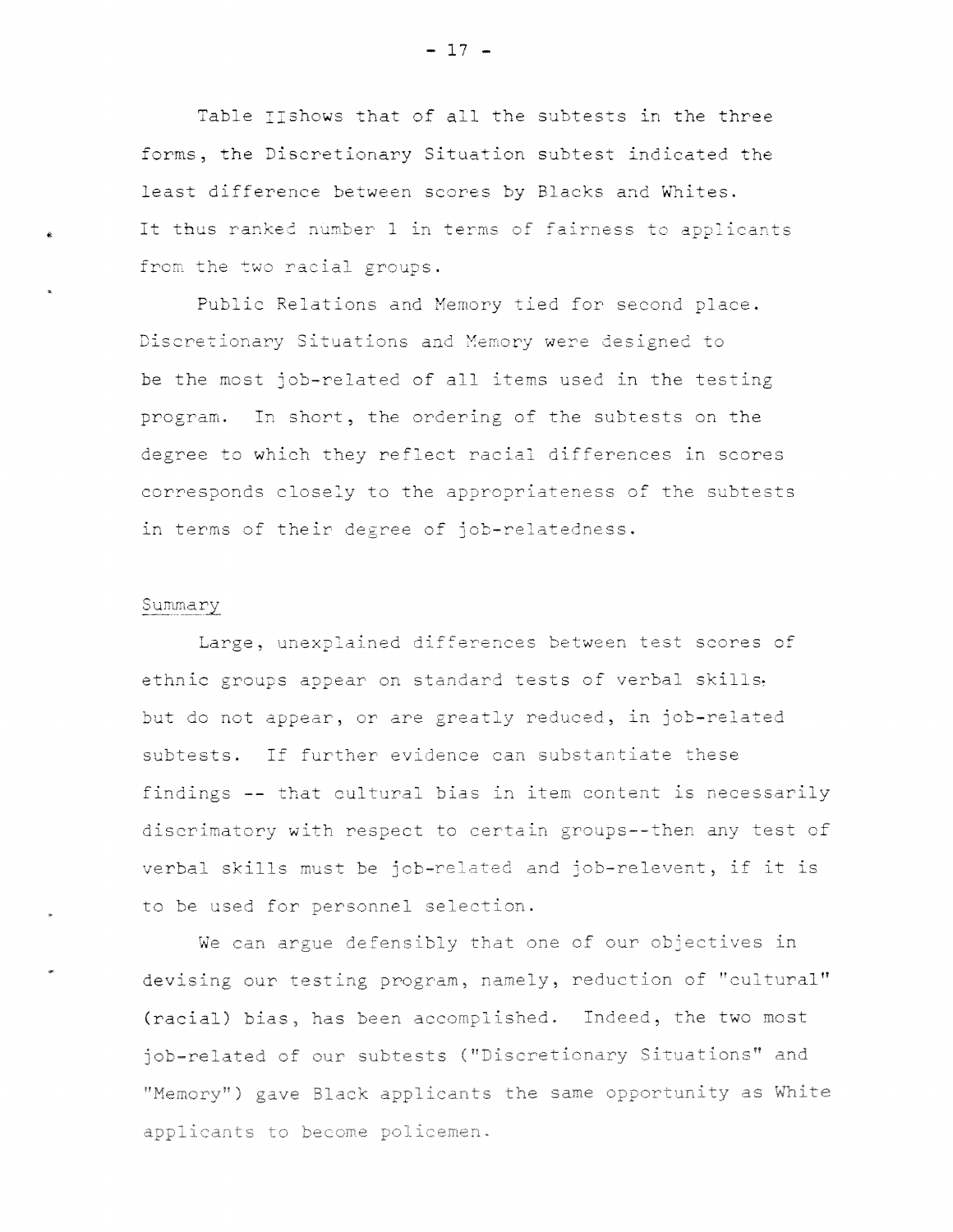The issue of cultural bias in testing has a long history. Many notable attempts to address it have been reported (see, for example, Davis et al.; Cleary, 1968; Cleary and Hilton, 1968; Baehr, 1968, 1976). Our findings, though admittedly modest, contribute to this effort.

Having shown that the more job-related subtests are the least culturally biased, can we also show that they are indeed the best predicters of actual job performance? We are faced here with the critical problem of finding a way to analyze performance in the field. Several procedures for accomplishing that task are at hand. The current work employed two procedures: supervisors' ratings of patrolmen's performances and naturalistic observations. At this time, we have only correlational data on supervisors' ratings and test scores for a few subjects. We have yet to collect naturalistic observations.

#### Validity Study: The First Phase

Phase 1 of assessing the validity of the instrument that we have been discussing involved the use of a sample of currently employed police officers. This concurrent validity design was used both because it was practical and because the preselection sample of Blacks was inadequate. **The** subtests were like those described earlier in this chapter (1) Memory; (2) Discretionary Situations; (3) Reading Comprehension; (4) Vocabulary; and (5) Public Relations.

 $- 18 -$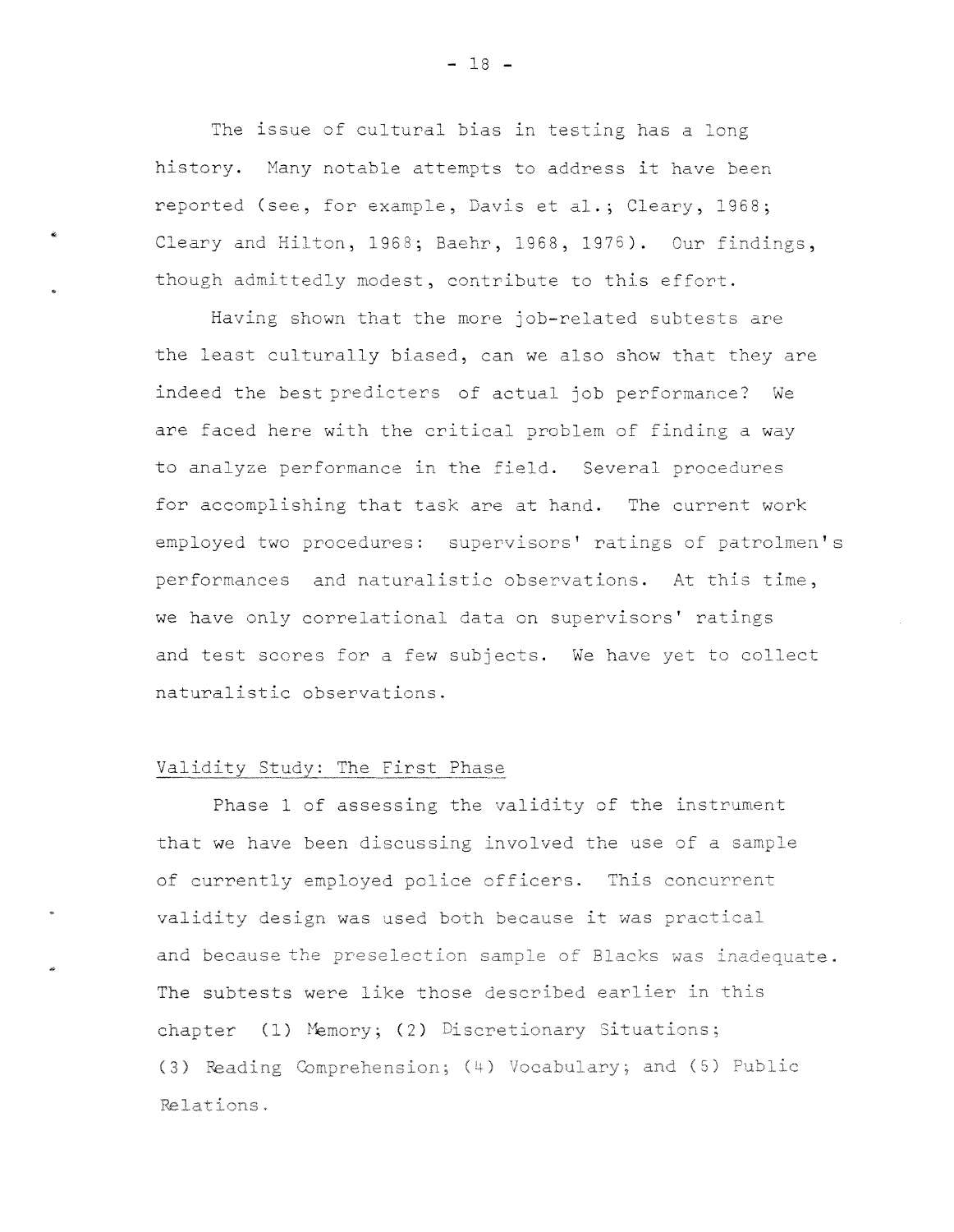A forced choice-adjective checklist (FC-AC) was used as the criterion instrument in phase 1 of the validity study. There were four possible response adjectives for each item, two descriptive of good performance, two descriptive of poor performance.

Each of these criterion-rating forms was sent to the personnel officers in their respective police departments for distribution to superiors. It was left to the discretion of each personnel officer to select as raters those immediate supervisors who were most aware of the actual work performance of the police officer to be rated. Eighty five subjects were used in this phase of the validity study. They were drawn from 25 differ police departments.

Two of the subtests (Memory and Vocabulary) were found to correlate significantly with the criterion. The memory subtest is highly job-related, whereas the vocabulary test is not. The total test was found to be associated significantly with the criterion for Blacks, but not for Whites. The reason may lie in the difference between the Black and White sample variance. The variances were significantly different at the .01 level, the distribution of Whites on the measure being much less variable than that of the Black sample.

**The** possibility of restriction of range must enter into any interpretation of results. In this first phase, lack of variability in the criterion scores of the Whites would have

- 19 -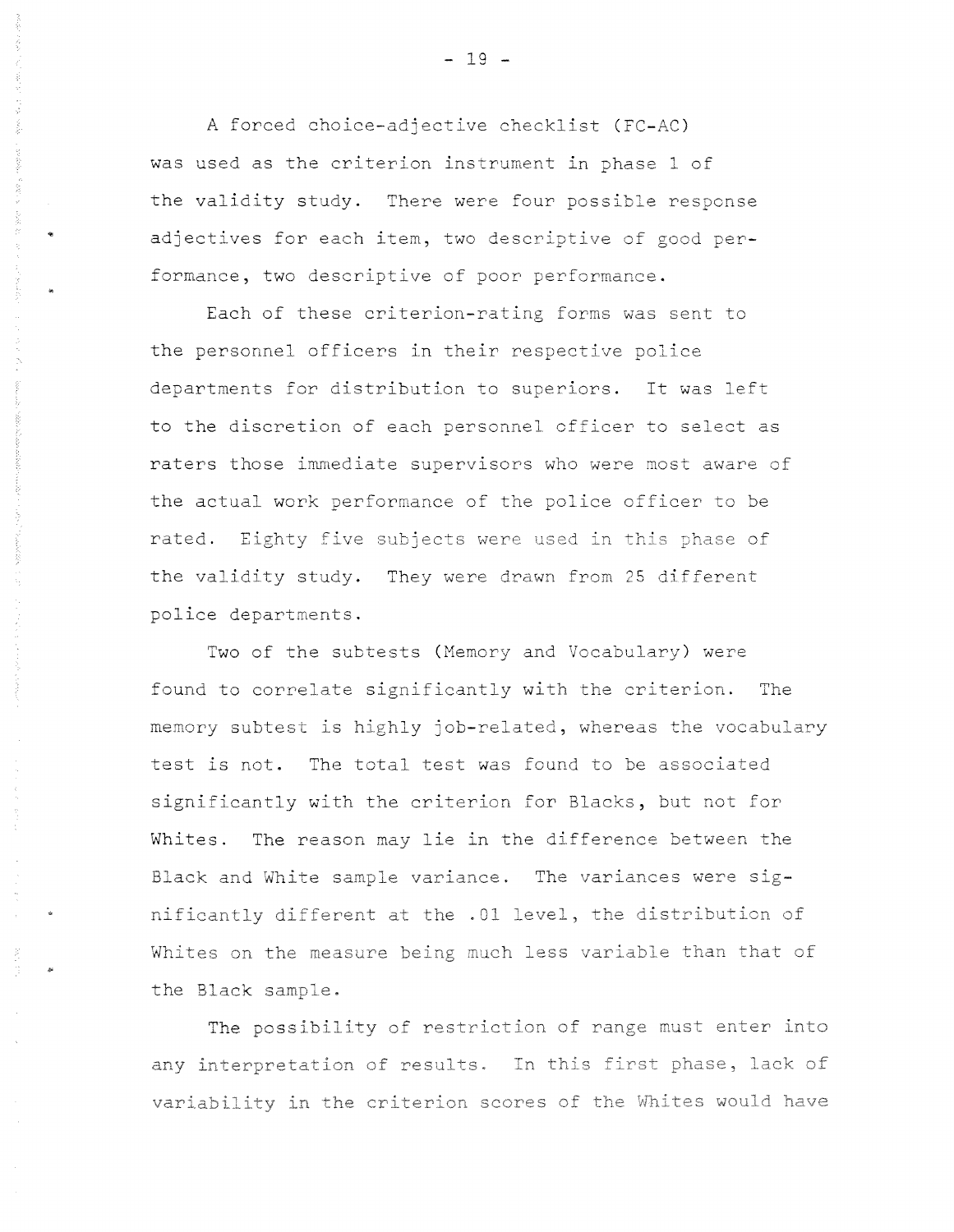a deflating effect on the White validity coefficient. This lack of variability may also be operating to suppress the validity coefficient for the entire sample.

..

..

This study represents only a beginning attempt at investigating the predictive functions of the present test. Finding a suitable criterion measure of performance is critical. The difficulties of doing so are illustrated in the present investigation. The use of supervisors' ratings of performance as a criterion is undesirable in several ways - especially with respect to bias and interpretation. Behavioral observations of actual performance represent a better - although more costly alternative index. Further validity studies are being carried out, using such an observational criterion measure.

At the level of developing criterion-referenced measures, selecting a candidate for employment and prescribing an educational program have many parallels. Some can be seen in an educational example, to which we now turn.

# Project TORQUE: An example of a criterion-referenced educational measure

Educational Development Corporation's Project TORQUE, a criterion-referenced approach to the assessment of children's mathematical skills, provides an educational example of programmatic test development. The TORQUE program concentrates on six skill areas in mathematics: measurement, computation, estimation, mapping and scaling, graphing, and modeling parts of the real world, using numbers

 $- 20 -$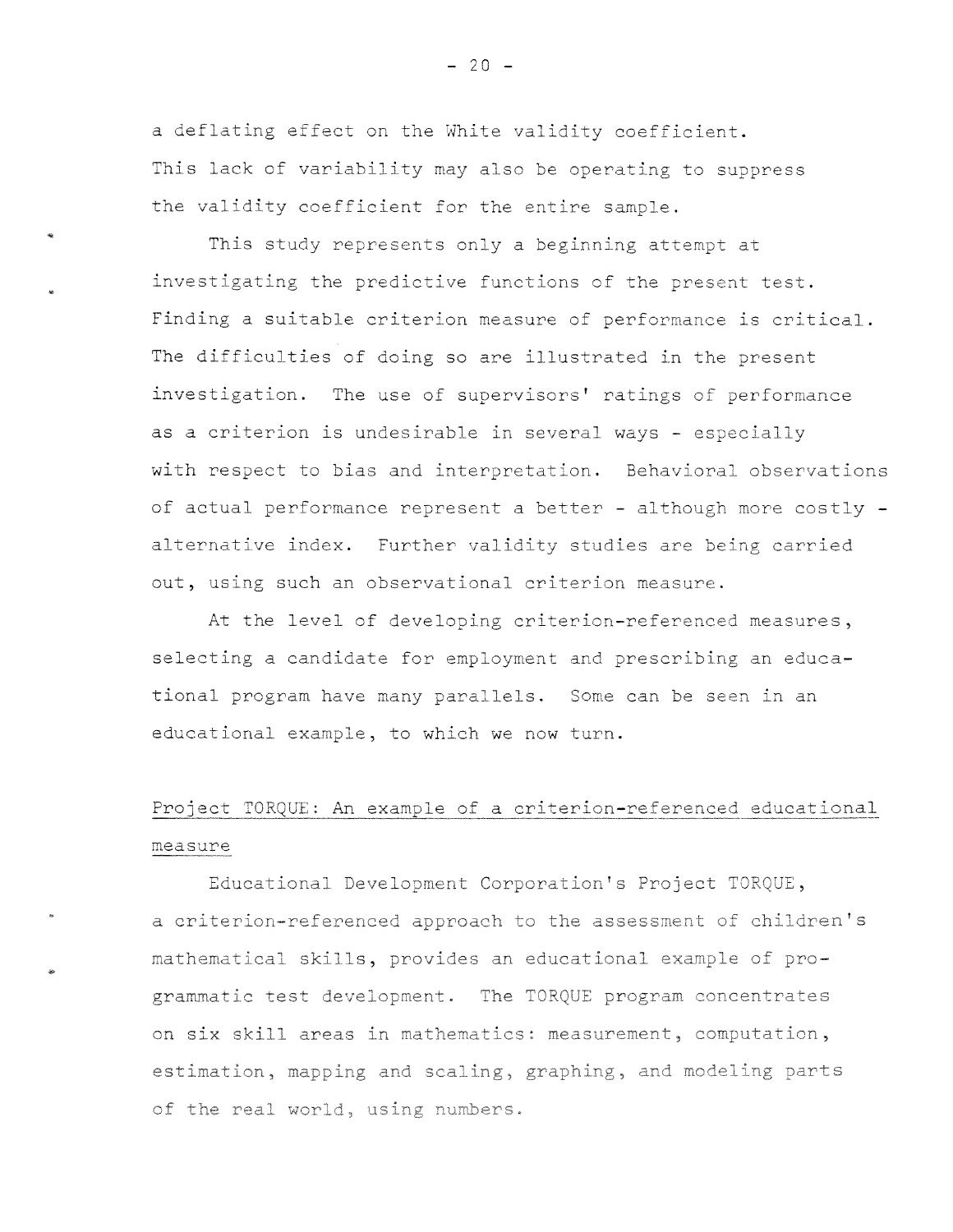TORQUE suggests several testing guidelines that reinforce many of the points made in the example of a patrolman's examination. The importance of reducing cultural bias (and other irrelevant factors, such as individual style) is a common theme. So is the emphasis on criterion-referencing of an individual's score and the use of actual behavioral observations to validate the test. These emphases represent major advances over traditional achievement tests, improvements closely following McClelland's (1973) recommendations for the development of new assessment strategies. The major differences between the patrolman's test and the work of Project TORQUE are in the functions of the testing. The TORQUE staff is  $\sqrt{a}$  designing tests to provide diagnostic information to teachers, so that teaching and remediation for students can be individualized and facilitated. In contrast, the police test was designed to fill a selection function, although, of course, nothing would prevent the use of this test in a program of training.

How does Project TORQUE implement its program of test development in practice? As an example of the TORQUE staff's approach to developing assessment procedure for children's skills in measurement, seventeen procedural steps are detailed. Three steps include frequent meetings with teachers who will use the tests, and discussions with children who have actually taken preliminary forms of these instruments.

..

The basic program calls for an initial design of "Validating Instruments," games and activities which are specifically constructed to assess skills of a particular nature.

 $- 21 -$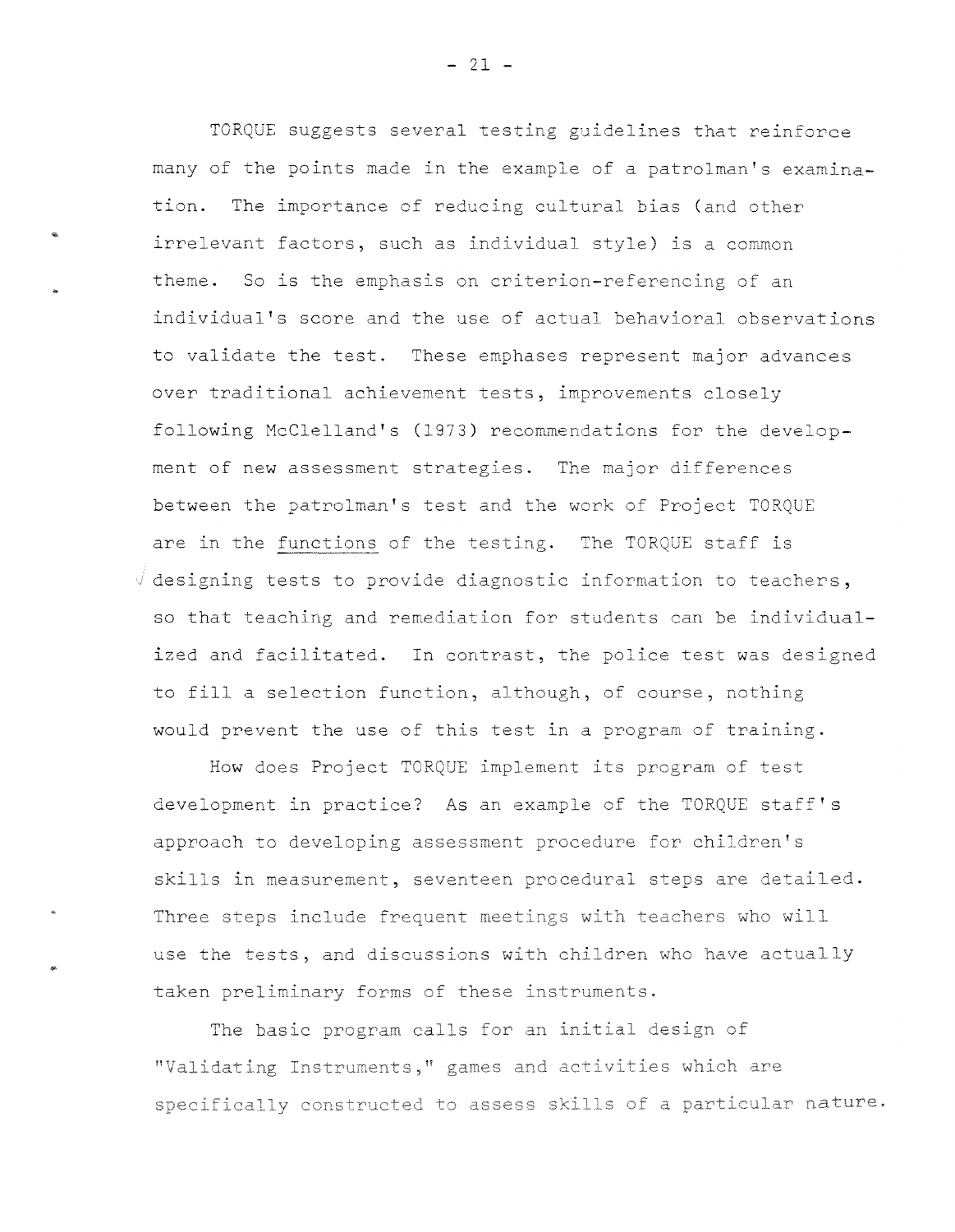For example, in a game called "Area-Plane," children take turns trying to cover areas with chips of three different sizes. TORQUE's developers assert that by watching a child play, an adult observer can tell in some detail what particular difficulties the child has in conceptualizing area. After extensive observations and clinical trials with children, plus ample revision, shorter "Diagnostic Achievement Tests" are written. These are also designed to assess measurement skills. The revised Validating Instruments then become the criterion against which these Diagnostic Tests must be validated. Thus, the validity of the test items "traces back to actual demonstrations of skills, rather than just expert opinion that choosing answers to items taps those skills" (Project TORQUE, 1976, p. 13). The gamelike quality of these instruments also is important in insuring student motivation.

This careful procedure, based empirically on clinical 'observations by the tester, and input from both those using the test (teachers) and those taking it (students) provides a much more comprehensive approach to the crucial problem of criterion measurement. The resulting assessment instruments should be of much greater diagnostic value to the teacher than standard, norm-referenced achievement tests .

•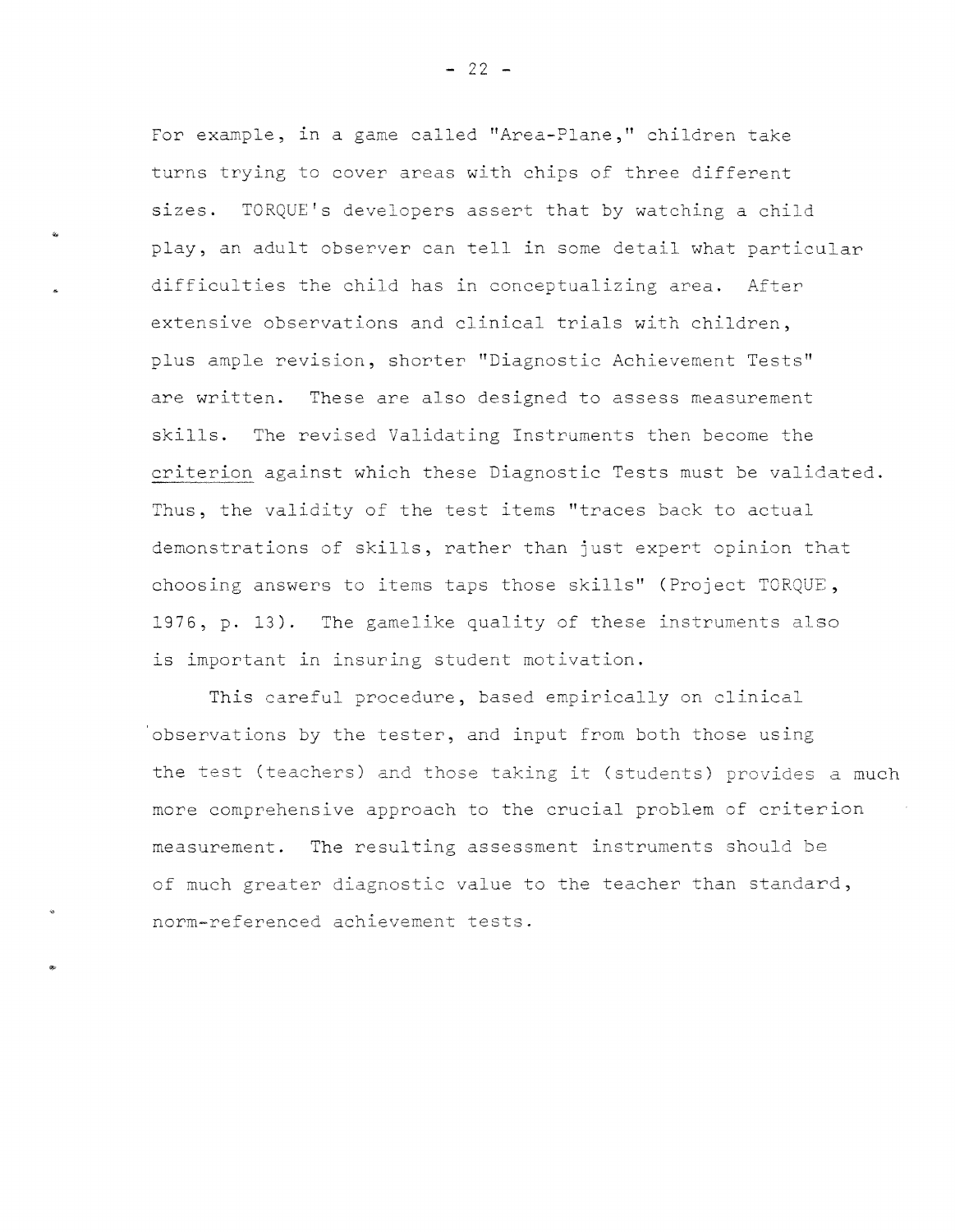## References

Baehr, Melanie. "A Practitioner's View of EEOC Requirements With Special Reference to Job Analysis," Occasional Paper #37, Industrial Relations Center, The University of Chicago, September 6, 1976.

..

..

- Cleary, T. Anne. "Test Bias: Prediction of Grades of Negro and White Students In Integrated Colleges," Journal of Educational Measurement, 5, #2, 115-124, 1968.
- Cleary, T. Anne and Thomas L. Hilton. "An Investigation of Item Bias," Educational and Psychological Measurement, 1968, 28, 61-75.
- Cronbach, L.J. Essentials of psychological testing. (3rd ed.) New York: Harper, 1970.

Davis, Allison, and Kenneth Eells. Davis-Eells Test of General Intelligence or Problem-Solving Ability

Manual. Tarrytown-on-Hudson, N.Y.: World Books, 1953. Elton, C.F., and Shevel, L.R. Who is talented? An

analysis of achievement. (Res. rep. No. 31) Iowa City, Ia.: American College Testing Program, 1969.

Ghiselli, E.E. The validity of occupational aptitude tests. New York: Wiley, 1966.

Holland, J.L., and Richards, J.M., Jr. Academic and non-academic accomplishment: Correlated or uncorrelated? (Res. rep. No. 2) Iowa City, Ia.: American Colleg Testing Program, 1965.